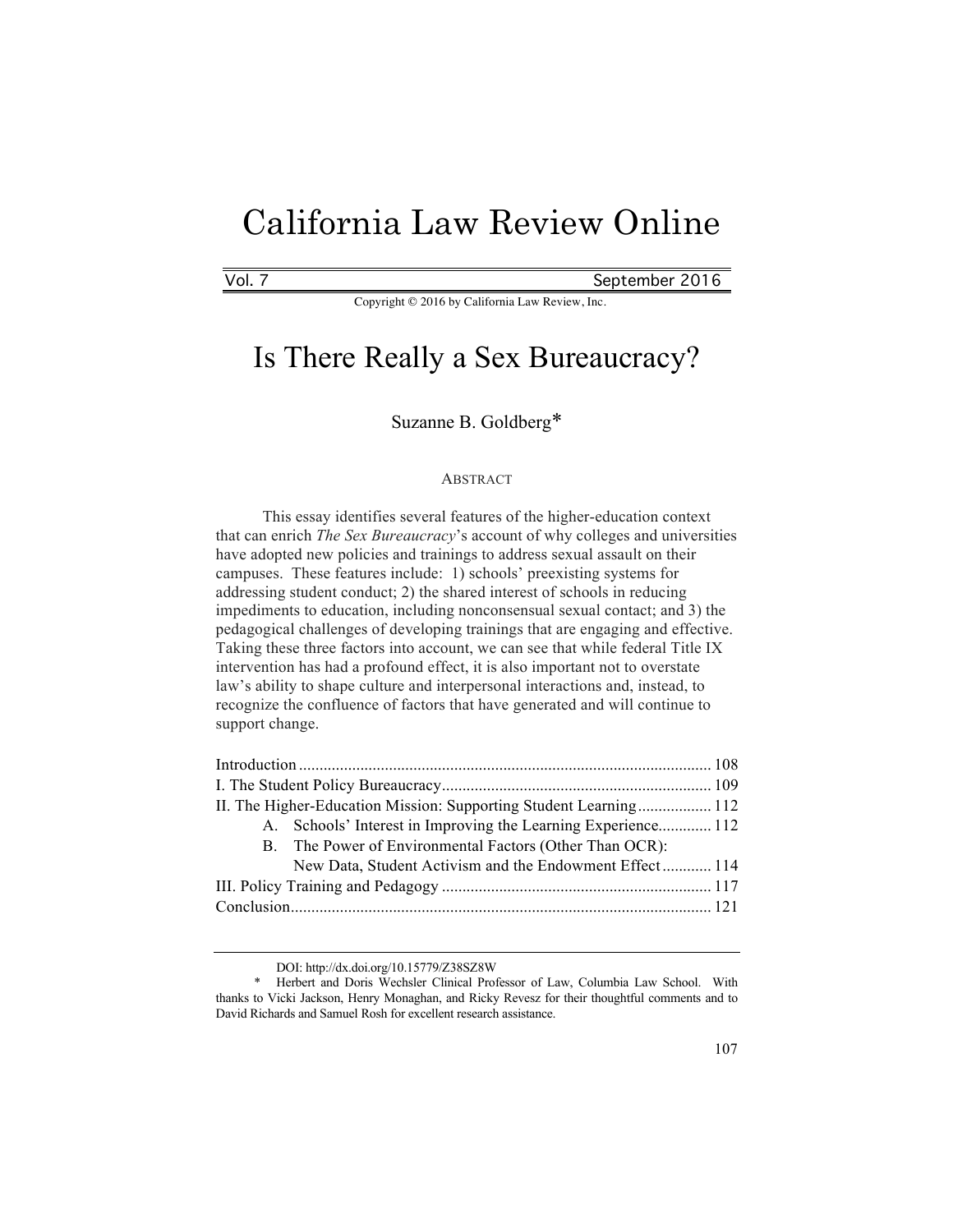#### **INTRODUCTION**

Is there really a "sex bureaucracy" in higher education today and, if yes, is that necessarily a bad thing? The answer depends, in significant part, on how one thinks about bureaucracies and their relationship to the student-related work of colleges and universities.

In *The Sex Bureaucracy*, Jacob Gersen and Jeannie Suk argue that the federal government has made a troubling intrusion into "ordinary sex" through bureaucratic regulations and mandates related to sexual harassment and assault on college campuses. While they support some federal regulation,<sup>2</sup> they argue that the federal government has taken an overly broad view of what constitutes impermissible sexual conduct. Moreover, they argue, the government overstepped by requiring schools to enforce policies and engage in preventionrelated work reflecting that flawed position.<sup>3</sup> They add: "The education of captive and impressionable youth is an effective context for training in bureaucratically sanctioned sexual norms."<sup>4</sup>

This brief responsive essay identifies three features of the highereducation context that can help enrich *The Sex Bureaucracy*'s account of why schools have adopted new policies and developed enhanced trainings to address sexual assault on their campuses. In particular, these features bear on *The Sex Bureaucracy*'s claims that (1) federal law and policy developments<sup>5</sup> have spawned "mini-bureaucracies" at schools; and (2) those mini-bureaucracies,

*Id*. at 891.

4*. Id.* at 884.

6. Gersen and Suk also present an extensive, serious critique of the Department of Education's Office of Civil Rights' authority to elaborate Title IX through various guidance statements and enforcement actions and of the policy choices reflected in those efforts. I do not address this analysis here except to the extent I argue for giving greater attention to schools' noncompliance-related interests in shaping their campus cultures.

<sup>1.</sup> Jacob Gersen & Jeannie Suk, *The Sex Bureaucracy*, 104 CALIF. L. REV. 881, 884 (2016). Gersen and Suk define "ordinary sex" as "voluntary adult sexual conduct that does not harm others." *Id.* at 885.

<sup>2</sup>*. Id.* at 886.

<sup>3.</sup> They argue that "[c]olleges and universities are particularly important loci of the sex bureaucracy," *id.* at 884, and define that bureaucracy as having four interactive elements:

First, the leveraging of the concept of crime to regulate conduct that is not criminal, through federal reporting requirements that in effect extend to ordinary sex. Second, the federal oversight of institutional policies and procedures used for disciplining sexual conduct. Third, public health and risk reduction models for sexual-violence prevention that regulate conduct traditionally in the domain of morals regulation, like pornography and sexual fantasy. Finally, federal mandates to perform research on sexual climate that in effect constructs the sexual climate and promotes certain understandings of sex.

<sup>5.</sup> Some states have also intervened significantly in this area, including California, which passed the first "affirmative consent" law in the nation, and New York, whose "Enough is Enough" law also mandated that higher-education institutions in the state require affirmative consent in sexual interactions between students. *See* CAL. EDUC. CODE § 67386 (West 2016); *see also* N.Y. EDUC. LAW § 6441 (McKinney 2015).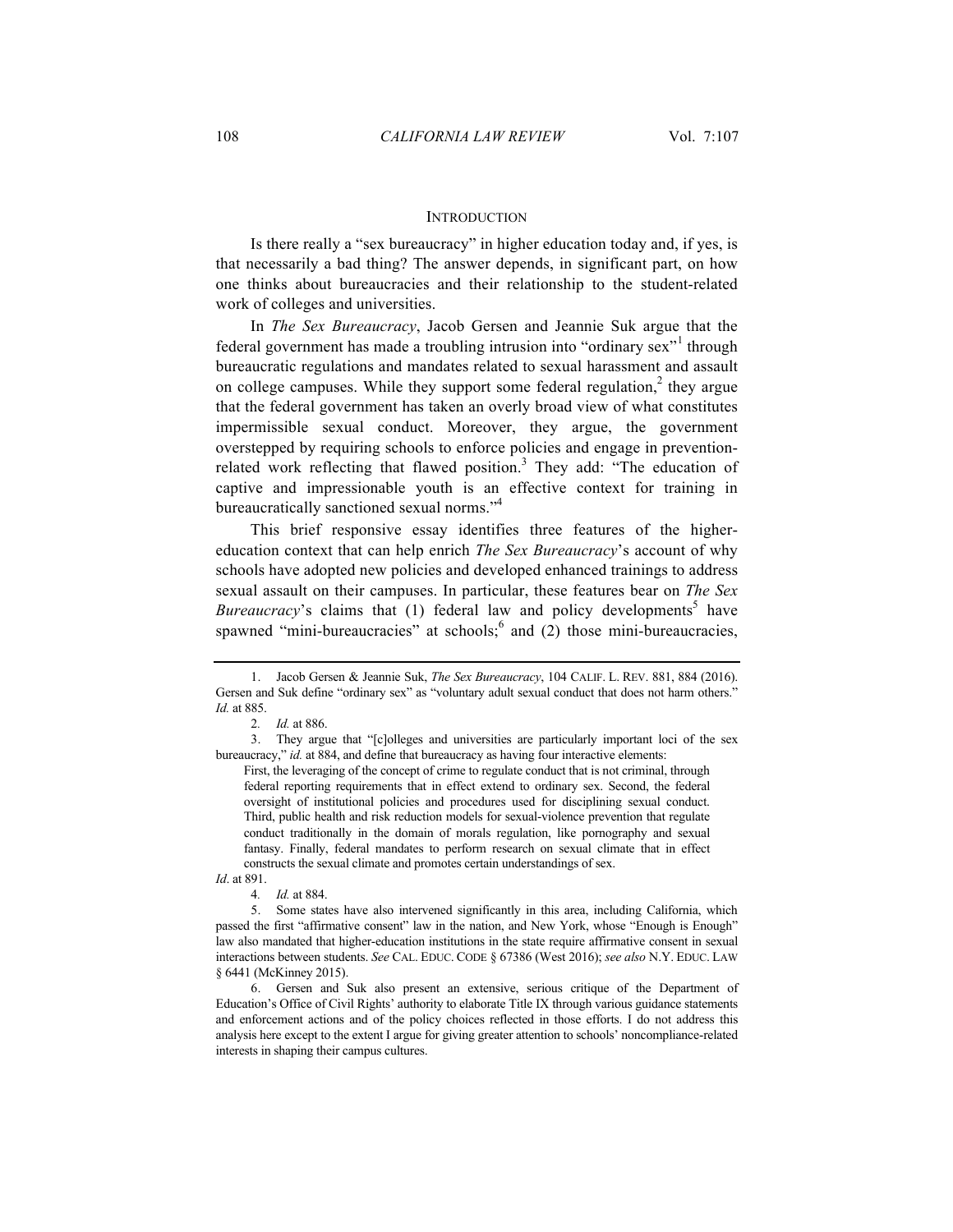like their federal counterparts, have crept into regulating "voluntary adult sexual contact that does not harm others."<sup>7</sup> Taken together, the features also suggest that many of the changes schools have made, including those prompted by federal mandates, would likely remain in place even if federal intervention shrinks in ways consistent with *The Sex Bureaucracy*'s critique.<sup>8</sup>

The first of these features is the preexisting bureaucratic and administrative apparatus that virtually all schools have in place to govern a wide range of student conduct, from academic integrity to health to vandalism and nonsexual assault. Understanding basic elements of this framework is essential for assessing policies and practices that focus on addressing sexual misconduct.

The second feature is the educational mission of these institutions. This focus on student learning, coupled with new data and heightened campus engagement on these issues, can have an influence that is at least as powerful as federal mandates on schools' efforts to address sexual interactions between students that negatively affect educational opportunity.

The third feature is the difficulty associated with developing effective educational programming on these issues. To the extent schools want students to absorb their messages about policies and institutional culture, their trainings must be interesting and engaging. Grappling with this pedagogical challenge will strengthen any critique of those trainings, including the one offered by *The Sex Bureaucracy*.

Taking these three factors into account, we can see that while federal intervention has had a profound effect, it is just one piece, albeit an important one, of a larger, complex puzzle.

#### I.

#### THE STUDENT POLICY BUREAUCRACY

While sparkling admissions websites advertise the enrichment and fun of college and graduate school life, students also enter a web of policies and enforcement mechanisms from the moment they agree to attend a highereducation institution—some required by federal or state law and others imposed by the school itself. Rules about everything from immunizations to financial aid receipt to illegal file downloading must be learned and followed, many before a student even sets foot on campus.<sup>9</sup>

<sup>7.</sup> Gersen & Suk, *supra* note 1, at 885. The article defines administration as "the task of dayto-day operation of an organization" and bureaucracy as "a particular organizational form" for handling administration. *Id.* at 885 n.10.

<sup>8</sup>*. See infra* Part II.A. In addition, on many campuses it is likely that a subset of students, administrators, and perhaps even students' parents and caregivers have come to see these enhancements as part of the school's landscape and would resist their removal. *See infra* Part II.B; *see also infra* notes 23–24.

<sup>9.</sup> On immunizations, for example, the federal government's website, www.vaccines.gov, identifies several vaccines recommended for college students and notes that some, such as one that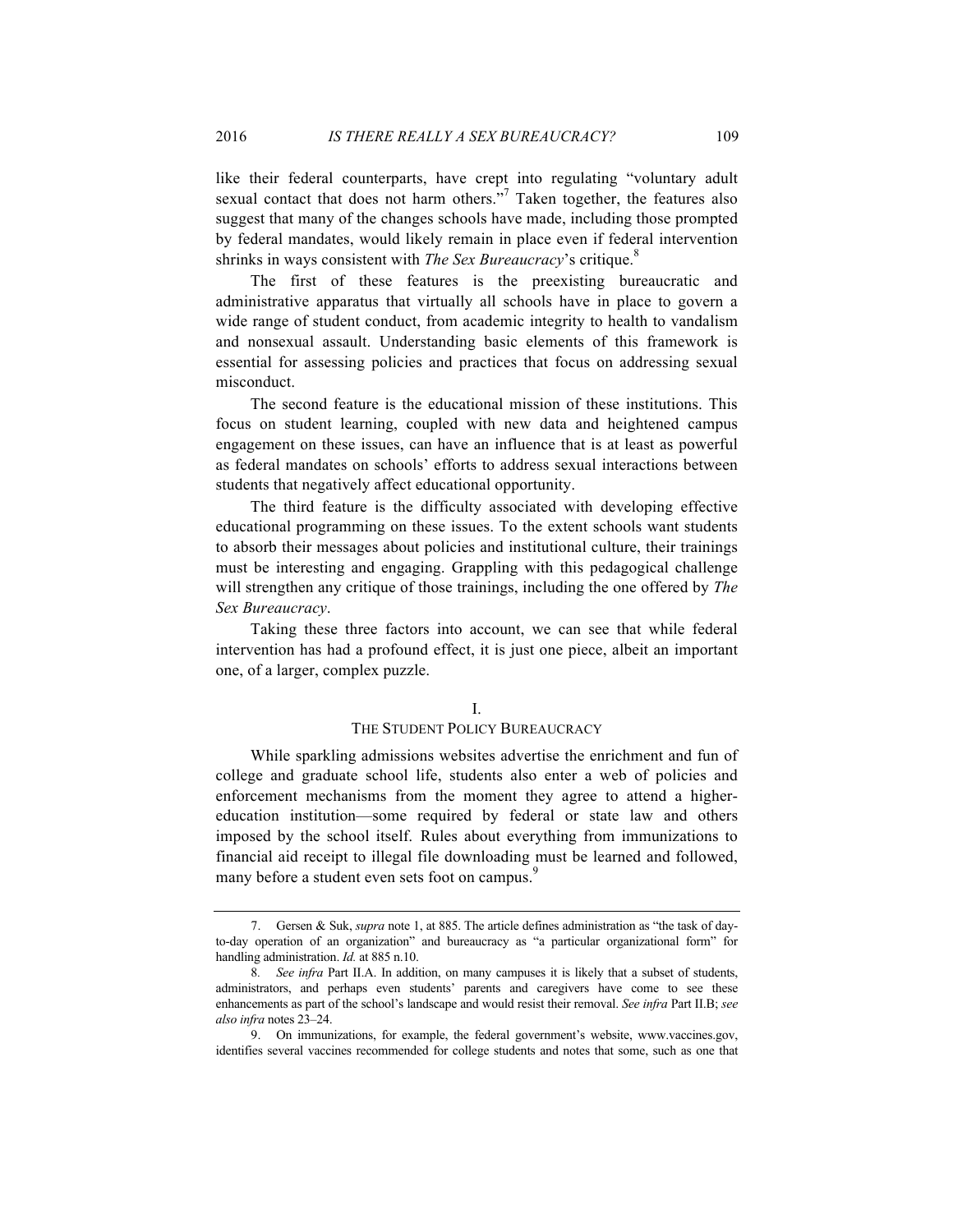Once in school, students must likewise follow rules governing academic integrity and day-to-day behavior, each with an accompanying mechanism for enforcement should allegations of misconduct occur. Via policy and procedure, schools reach into students' lives not only to oversee their academic endeavors but also to monitor, for example, their alcohol and drug possession and use, their treatment of others, and even the ways they use their rooms if they live in university-owned housing.<sup>10</sup> Typically, fellow students as well as faculty and staff can initiate the policy-violation charges that trigger an investigation and enforcement process.

Nearly all of these rules shape the campus climate and the culture of student interactions as they filter into the community through orientation sessions and student-life handbooks. Patterns and practices of enforcement are also influential; even though underenforcement may be the norm at many institutions, $12$  students often structure their social and academic interactions in

protects against bacterial meningitis, "may be required for certain college students (requirements vary by state)." *See College & Young Adults*, VACCINES.GOV, http://www.vaccines.gov/who\_and\_when/college/ [https://perma.cc/EKE9-XXCY] (last visited July 1, 2016); *see also, e.g.*, *Immunization Handbook for Post-Secondary Institutions*, N.Y. STATE DEP'T OF HEALTH, http://www.health.ny.gov/prevention/immunization/handbook/ [https://perma.cc/7QUK-459R] (last visited July 1, 2016) (detailing vaccinations required of students at post-secondary institutions in the state of New York). Regulations regarding financial aid are substantial as well. *See Eligibility*, STUDENTAID.GOV, https://studentaid.ed.gov/sa/eligibility [https://perma.cc/7NHR-W78T] (last visited July 1, 2016). These regulations interact with schools' own standards for academic progress. *See id.* Schools likewise monitor file downloading at the behest of federal law. *See, e.g.*, Morgan Baskin, *Think Twice Before Illegally Downloading – Intellectual Property Companies Are Watching You*, USA TODAY (Mar. 5, 2015, 3:51 PM), http://college.usatoday.com/2015/03/05/thinktwice-before-illegally-downloading-intellectual-property-companies-are-watching-you/

<sup>[</sup>https://perma.cc/48UA-3ZLC] (describing file downloading rules and stating that "[i]ncreasingly, universities are using the services of third-party companies like Rightscorp to monitor illegal network activity").

<sup>10.</sup> Prohibitions against candles, halogen lights, and cooking are quite common as are rules about when and the extent to which noise is permitted. *See, e.g.*, Alexandra Tilsley, *Some Like It Quiet*, **INSIDE** HIGHER ED. (Nov. 6, 2012), https://www.insidehighered.com/news/2012/11/06/students-who-prefer-books-parties-colleges-offerquiet-housing-maintain-academic [https://perma.cc/Z4BD-MPPB] (discussing noise regulation). Nearly all schools' residential life policies are quite detailed regarding halogen bulbs, candles, paint, and other items students may not use in their dorms. *See generally* Elizabeth DeMeo, *8 Dorm Items NOT to Bring to College*, EDUCATION.COM (May 8, 2013), http://www.education.com/magazine/article/dorm-items-do-not-bring/ [https://perma.cc/6VHE-JP8U]. Schools also typically have antidiscrimination and antiharassment policies that students must likewise follow in their interactions with each other. One need only Google "student handbook" and "antiharassment" to find hundreds of examples.

<sup>11.</sup> At schools with honor codes, students sometimes have an affirmative duty to report violations. *See* Jessica Cheung, *The Fading Honor Code*, N.Y. TIMES (April 11, 2014), http://www.nytimes.com/2014/04/13/education/edlife/the-fading-honor-code.html

<sup>[</sup>https://perma.cc/Y4GY-FLND]; *see also* Larry DiMatteo & Don Wiesner, *Academic Honor Codes: A Legal and Ethical Analysis*, 19 S. ILL. U. L.J. 49, 75–76 (1994) (describing students' obligations to "self-police" the conduct of others).

<sup>12</sup>*. See, e.g.*, Susan H. Greenberg, *Why Schools Should Ditch Honor Codes*, WASH. POST (May 28, 2015), https://www.washingtonpost.com/posteverything/wp/2015/05/28/why-colleges-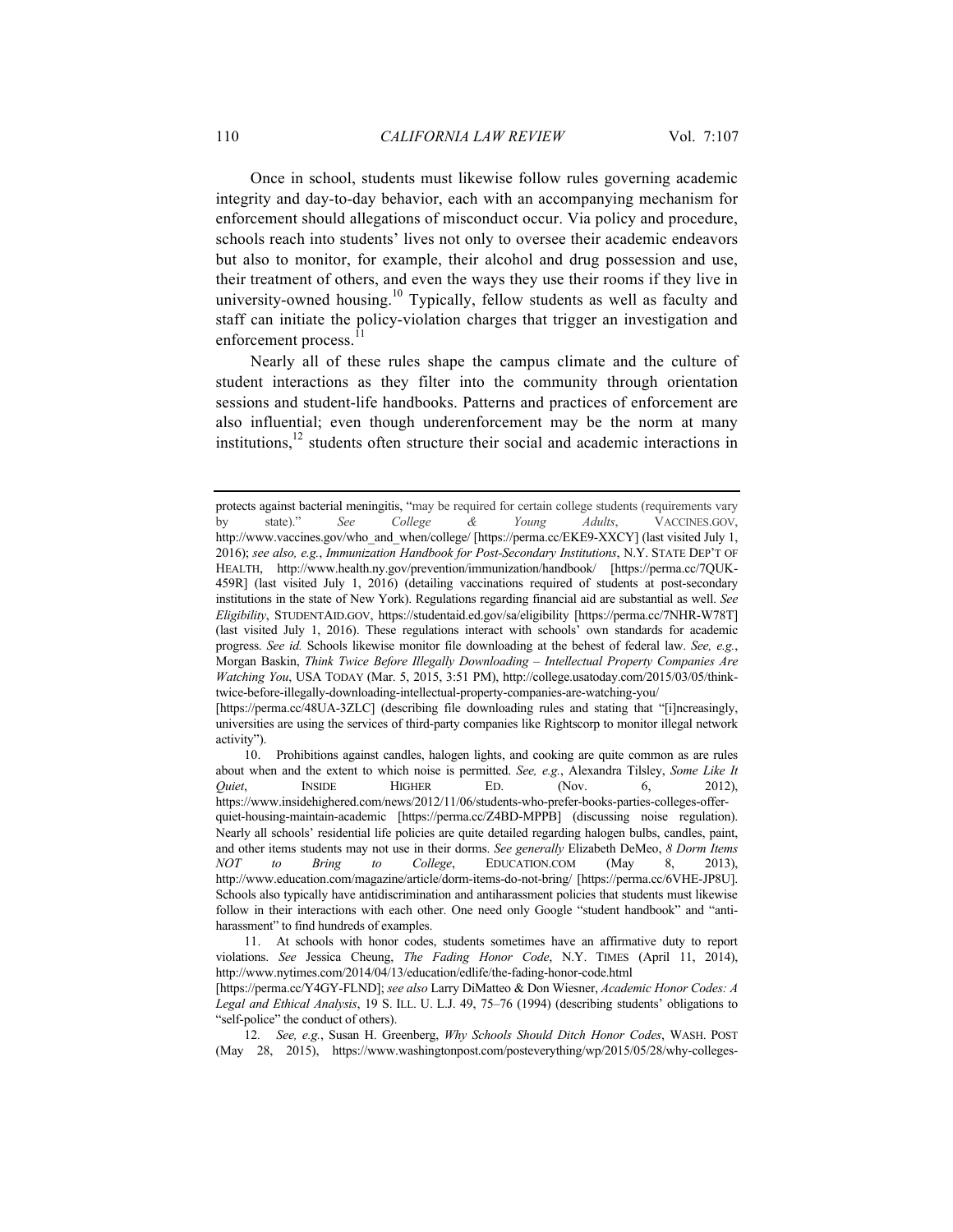the shadow of these rules. The degree to which schools monitor underage drinking and similar activities, for example, is often well known and figures importantly even for prospective students when considering what life might be like on a given college campus. $^{13}$ 

When enforcement does occur, a bureaucratic process of some sort must be invoked to determine what happened and, if necessary, to impose a fitting sanction. For infractions deemed serious, both suspension and expulsion are usually possibilities.<sup>14</sup>

In short, schools set out rules for misconduct and handle discipline on many issues, not just sexual assault. To find something uniquely bureaucratic about sexual misconduct policies and procedures is to miss the broader set of policies and procedures that governs students' lives.<sup>15</sup> There are important descriptive and normative questions about the relationship of sexual assaultrelated policies to these other campus rules that are well worth exploring.<sup>16</sup> But to treat schools' efforts regarding sexual misconduct in isolation from their broader disciplinary role risks obscuring this bigger picture.<sup>17</sup>

14. Perry A. Zirkel, *Are Procedural and Substantive Student Challenges to Disciplinary Sanctions at Public Institutions of Higher Education Judicially More Successful than Those at Private Institutions?*, 41 J.C. & U.L. 423, app. c (2015) (reviewing numerous cases involving sanctions for varied student misconduct).

15. It bears noting that schools typically have policies and procedures related to nondisciplinary matters such as academic progress that can also include suspension or expulsion as sanctions. *See, e.g.*, *Academic Standing Policies*, JOHNS HOPKINS U., http://ecatalog.jhu.edu/undergrad-students/academic-policies/academic-standing/ [https://perma.cc/QRR8- YB5P] (last visited July 1, 2016). Likewise, for students with behavioral or mental health challenges that disrupt their ability to meet institutional expectations, there are administrative processes that evaluate and assess a student's conduct, potentially also resulting in required separation or withdrawal from the school. *See, e.g.*, *University Student Conduct Policies*, N.Y.U. http://www.nyu.edu/life/student-life/student-communitystandards/university-student-conductpolicies.html [https://perma.cc/2JWT-ZVHE] (last visited July 1, 2016).

16. Schools vary, for example, in the sorts of protections and resources they provide to students who bring disciplinary complaints or are accused of violations outside of Title IX's coverage. It would be useful to understand these variations and to evaluate, from a normative standpoint, their consequences for the student body.

17. As Gersen and Suk make clear, the federal government's level of intervention in student discipline is distinct for Title IX-related issues as compared to many other areas of student life. *See*  Gersen & Suk, *supra* note 1, at 907. There are many possible explanations for this distinct intervention, including the limited focus of Title IX and the particular disregard that many schools exhibited toward sexual misconduct relative to other forms of misconduct that affect students' experiences. A full exploration is beyond this essay's scope. Still, when evaluating the effects, rather than the origins, of sexual misconduct-related programs and policies on student interactions, seeing these programs and policies within the broader framework of the student disciplinary apparatus provides important perspective.

should-ditch-honor-codes/ [https://perma.cc/U548-XBFW] (discussing limited enforcement of anticheating rules at several institutions).

<sup>13.</sup> Sally Rubenstone, *Ask the Dean: Balancing College School Work and Social Life*, C. CONFIDENTIAL, http://www.collegeconfidential.com/dean/000241/ [https://perma.cc/S73K-V5ZR] (observing that "[s]ome places are renowned for their 24/7 parties, while–at the opposite extreme–are schools where strict rules keep socializing to a minimum and pose serious consequences for alcohol use").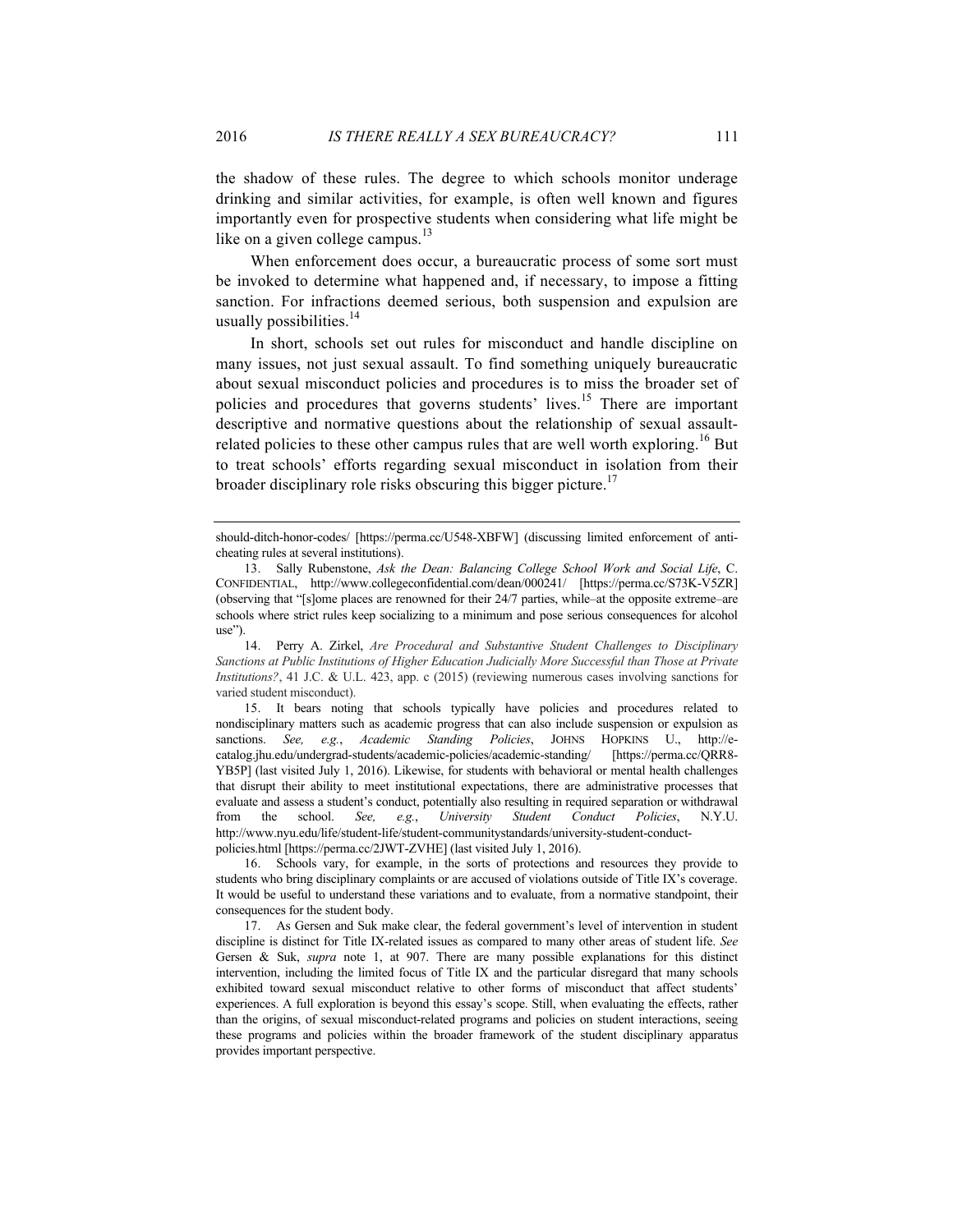#### THE HIGHER-EDUCATION MISSION: SUPPORTING STUDENT LEARNING

The education-focused missions of colleges and universities requires schools to work consistently on enabling students to learn and thrive in their programs. Consequently, while the Office of Civil Rights (OCR) of the Department of Education has unquestionably shaped policy and practice regarding sexual misconduct between students through its Title IX communications and enforcement, schools' educational missions also play an important role in prompting changes on campus.

#### *A. Schools' Interest in Improving the Learning Experience*

To be sure, schools are not necessarily better than other institutions at creating an environment that is free from sex and gender discrimination.<sup>18</sup> But if schools seek to educate all of their students, they will typically take steps within their capacity—including through policies, procedures, and support structures—they think appropriate to fulfill that mission.

For many schools, OCR's actions have been a serious, attention-getting prompt to respond to the effects of sexual misconduct on students' ability to thrive, or even remain, in school.<sup>19</sup> But there is good reason to believe that many schools would not revert to the status quo ante federal intervention<sup>20</sup> if

<sup>18</sup>*. See, e.g.*, Paula J. Caplan & Jordan C. Ford, *The Voices of Diversity: What Students of Diverse Races/Ethnicities and Both Sexes Tell Us About Their College Experiences and Their Perceptions About Their Institutions' Progress Toward Diversity*, 6 APORIA 30 (2014) (presenting research on students' experiences of belonging and inclusion related to gender and other factors, including race and ethnicity); Jane Roland Martin, *Bound for the Promised Land: The Gendered Character of Higher Education*, 4 DUKE J. GENDER L. & POL'Y 3, 8–15 (1997) (reviewing persistent challenges for women in higher education). As campus activism and advocacy regarding race and ethnicity on campuses has shown, higher-education institutions face a range of challenges in achieving inclusive educational communities in addition to those addressed by Title IX's prohibition on sex discrimination. *See* Alia Wong & Adrienne Green, *Campus Politics: A Cheat Sheet*, ATLANTIC (Apr. 2016), http://www.theatlantic.com/education/archive/2016/04/campus-protest-roundup/417570/ [https://perma.cc/8WHA-MYPA].

<sup>19.</sup> Michelle J. Anderson, *Campus Sexual Assault Adjudication and Resistance to Reform*, 125 YALE L.J. 1940, 1971 (2016) (discussing schools' inattention to these issues prior to OCR's 2011 intervention).

<sup>20.</sup> For example, the bystander intervention programs that *The Sex Bureaucracy* describes as seeking "to produce the sense that we are all implicated in the sexual environment and in protosexual interactions taking place around us," Gersen & Suk, *supra* note 1, at 918, have actually proven to enhance students' willingness and ability to step up when they are concerned about troubling situations involving their peers. *See, e.g.*, Ann L. Coker et al., *Multi-College Bystander Intervention Evaluation for Violence Prevention*, 50 AM. J. OF PREVENTATIVE MED. 295 (2016) (discussing data showing a bystander intervention program to be "a promising strategy for the prevention of sexual and other forms of violence victimization and perpetration among students"). Likewise, to the extent schools have developed effective programming for encouraging students to communicate with each other about consent, there will be, one hopes, a reduction in the number of incidents where students' sexual interactions have negative consequences for their well-being, both personally and academically.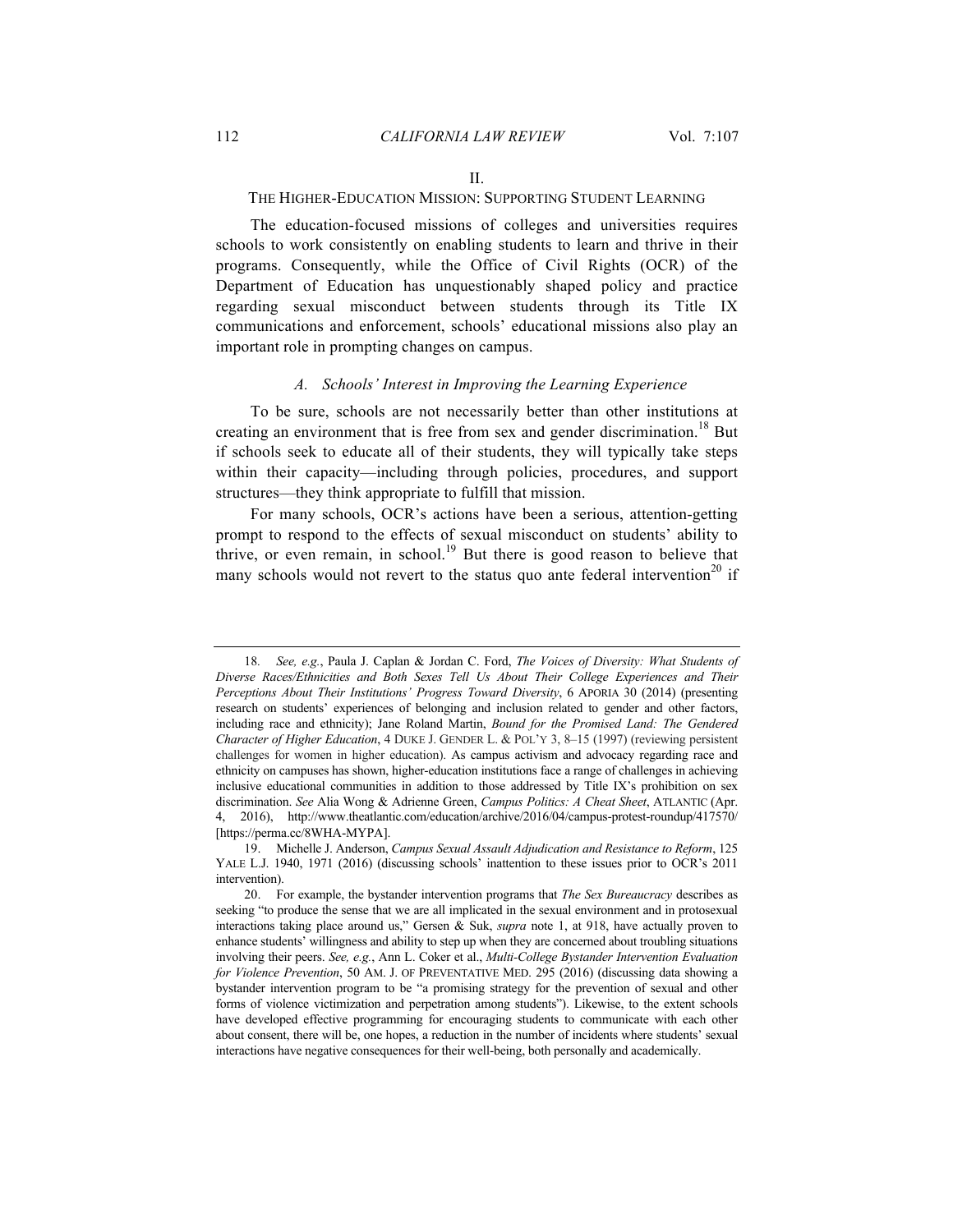OCR were to step back from its current position, perhaps in response to critique from *The Sex Bureaucracy* and other commentators. 21

This is not to say that nothing would change; with the threat of Title IX investigation lifted, some schools might reallocate resources to other areas or return to the damaging skepticism toward sexual assault claims that was once the norm in many institutions.<sup>22</sup> More likely, perhaps, many schools would retain much of what they have adopted but shift away from OCR requirements that have proven unduly constraining or otherwise in tension with core campus values. $^{23}$ 

. . . I wish I had been able to bring these students together, to talk about what had happened, given them each a chance to air their grievances, respond, learn from what had happened. I have done that countless times in my office — mediated and sorted through differences between students who have behaved badly toward each other. I think this male student might have learned a lot about how to treat women. And perhaps these women would have learned something about self-respect, agency, their own perception of the place of sex in a relationship.

*Id.* But the Dear Colleague Letter says clearly that "In cases involving allegations of sexual assault, mediation is not appropriate even on a voluntary basis." *Id.*

<sup>21</sup>*. See, e.g.*, Law Professors' Open Letter Regarding Campus Free Speech and Sexual Assault (May 16, 2016)*,* https://www.lankford.senate.gov/imo/media/doc/Law-Professor-Open-Letter-May-16-2016.pdf [https://perma.cc/9LVJ-BC86] (arguing that "OCR has unlawfully expanded the nature and scope of institutions' responsibility to address sexual harassment, thereby compelling institutions to choose between fundamental fairness for students and their continued acceptance of federal funding").

<sup>22</sup>*. See id*; RANA SAMPSON, CTR. FOR PROBLEM-ORIENTED POLICING, INC., ACQUAINTANCE RAPE OF COLLEGE STUDENTS (2002), http://www.cops.usdoj.gov/html/cd\_rom/inaction1/pubs/AcquaintanceRapeCollegeStudents.pdf [https://perma.cc/MZ25-BXBL] (discussing the reluctance of some college administrators to address the occurrence of sexual assault); Caroline Kitchener, *When Helping Rape Victims Hurts a College's Reputation*, ATLANTIC (Dec. 17, 2014), http://www.theatlantic.com/education/archive/2014/12/whenhelping-rape-victims-hurts-a-universitys-reputation/383820/ [https://perma.cc/EA4D-H8RW] (reviewing the rise and fall in attention to campus sexual assault during the late 1980s and early 1990s).

<sup>23.</sup> In particular, the no-mediation requirement in sexual assault cases, the strongly suggested sixty-day timetable, discouragement of student participation in the hearing process, and the insistence on a preponderance-of-the-evidence standard have been met with criticism or concern. For a critique of the mediation prohibition, see, e.g., Anonymous, *An Open Letter to OCR,* INSIDE HIGHER ED (Oct. 28, 2011), https://www.insidehighered.com/views/2011/10/28/essay-ocr-guidelines-sexual-assaulthurt-colleges-and-students [https://perma.cc/6PNW-RBY4]. The student affairs administrator who authored this open letter described a challenging scenario and offered this observation:

The recommended sixty-day timetable for resolving complaints has also proven difficult for many schools to meet when investigating and adjudicating complex cases. *Cf.* COLUMBIA UNIVERSITY, GENDER-BASED MISCONDUCT PREVENTION AND RESPONSE 2015–16 ANNUAL REPORT at 20, http://sexualrespect.columbia.edu/files/sexualrespect/content/Gender-Based-Misconduct-Prevention-and-Response-2015-2016 final.pdf [https://perma.cc/JK8U-3TC5] (listing the following as factors that cause delay: "The complainant initially declined participation in the investigation but then changed this decision; the complainant or respondent was out of the country and unable to participate in the investigation; difficulty was experienced when contacting the parties and/or witnesses; difficulty was experienced in the process of obtaining attorney-advisors and securing their presence for investigative interviews and other meetings; and the complainant and/or respondent were on leave from the University").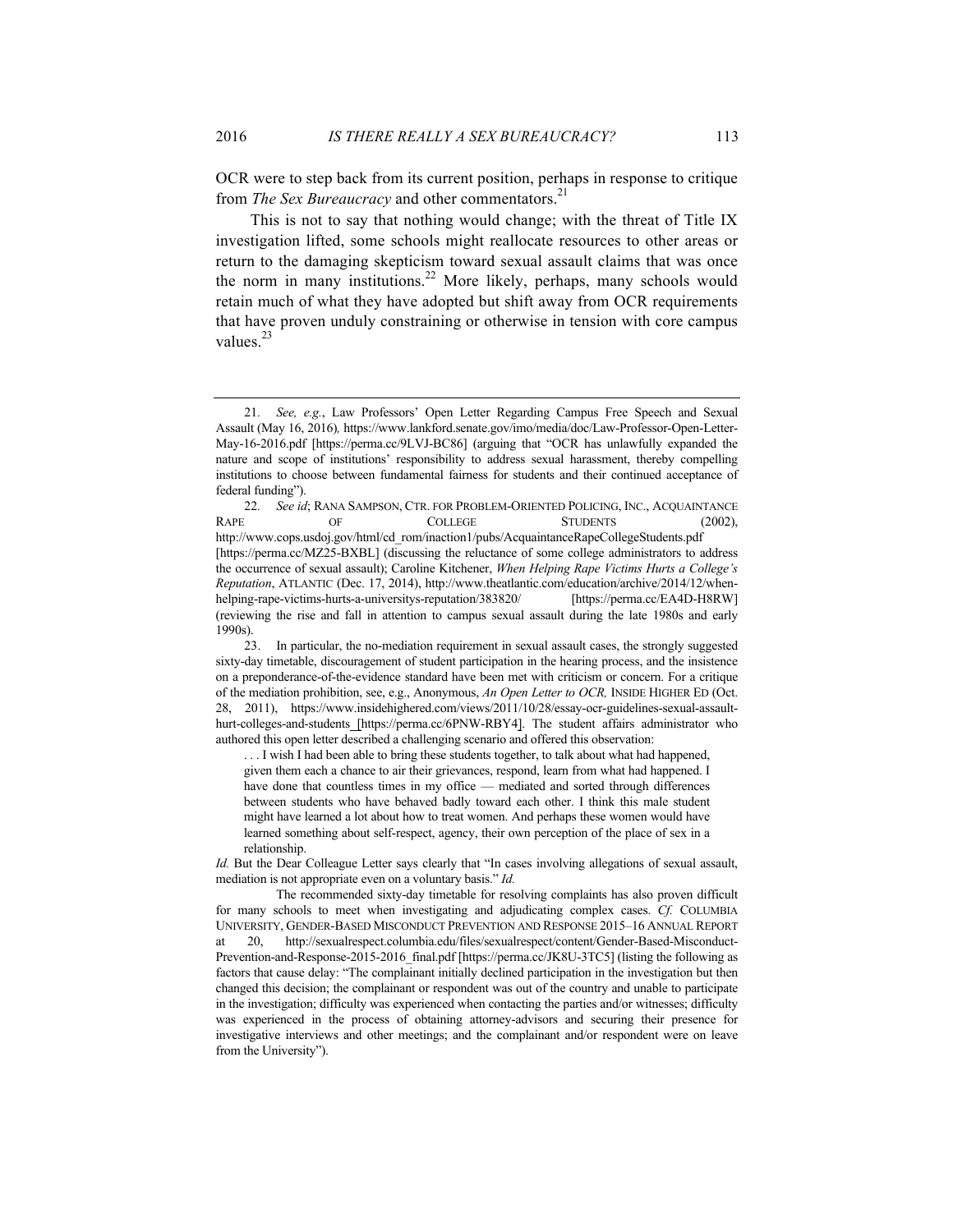#### *B. The Power of Environmental Factors (Other Than OCR): New Data, Student Activism and the Endowment Effect*

Still, we are in a different environment today than we were five years ago with respect to available data, awareness of that data, and student activism. Earlier data on students' experience of sexual assault and other sexual misconduct<sup>24</sup> have since been replicated repeatedly and in large scale, both by campus climate surveys<sup>25</sup> and by the Department of Justice's analysis showing that women ages eighteen to twenty-four face heightened vulnerability to sexual assault, whether in or out of school.<sup>26</sup> Additional data confirm the substantial public health risk and other costs of sexual and relationship violence. $27$ 

Some schools, which traditionally allowed student participation in disciplinary processes, also would likely return to allowing students to serve on hearing panels or otherwise participate in resolving Title IX matters. *Cf.* Allie Grasgreen, *Tide Shifts on Title IX*, INSIDE HIGHER ED (Apr. 24, 2012), https://www.insidehighered.com/news/2012/04/24/ocr-dear-colleague-letter-prompts-bigchange-sexual-assault-hearings-unc [https://perma.cc/L48N-5W5K] (discussing the tradition of student governance in misconduct matters, which was restructured after the 2011 Dear Colleague letter from OCR).

In addition, OCR's insistence on preponderance of the evidence rather than clear and convincing as the evidentiary standard schools are to apply in sexual assault cases is perhaps the most controversial aspect of OCR's action. For a critique, see, e.g., Nancy Gertner, *Sex, Lies and Justice*, AM. PROSPECT (Jan. 12, 2015), http://prospect.org/article/sex-lies-and-justice [https://perma.cc/5AVF-5J6F].

<sup>24</sup>*. See, e.g.*, Mary P. Koss et al., *The Scope of Rape: Incidence and Prevalence of Sexual Aggression and Victimization in a National Sample of Higher Education Students*, 55 J. CONSULTING & CLINICAL PSYCHOL. 162 (1987) (describing research).

<sup>25</sup>*. See generally* DAVID CANTOR ET AL., WESTAT, REPORT ON THE AAU CAMPUS CLIMATE SURVEY ON SEXUAL ASSAULT AND SEXUAL MISCONDUCT (2015), https://www.aau.edu/uploadedFiles/AAU\_Publications/AAU\_Reports/Sexual\_Assault\_Campus\_Surv ey/AAU\_Campus\_Climate\_Survey\_12\_14\_15.pdf [https://perma.cc/J7M3-5ZGS]. I agree with Gersen and Suk that the conduct of climate surveys might have an effect on students' understanding of policy. *See* Gersen & Suk, *supra* note 1, at 918–24. The actual effect, however, would be difficult to measure. It bears noting that colleges and graduate students are surveyed frequently throughout the academic year by a broad array of information seekers who call attention to their behaviors and numerous other factors that shape their environment. *See, e.g.*, AM. C. HEALTH ASS'N, FALL 2015 REFERENCE GROUP DATA REP. 8 (2015), http://www.acha-ncha.org/docs/NCHA-II%20FALL%202015%20REFERENCE%20GROUP%20DATA%20REPORT.pdf [https://perma.cc/RW75-A83D]; *see also* CTR. FOR POSTSECONDARY RES., INDIANA U., NAT'L SURV.

OF STUDENT ENGAGEMENT: NSSE 2015 OVERVIEW (2015), http://nsse.indiana.edu/2015\_institutional\_report/pdf/NSSE%202015%20Overview.pdf [https://perma.cc/FS3Y-35QF].

<sup>26.</sup> SOFI SINOZICH & LYNN LANGTON, BUREAU OF JUST. STATS., RAPE AND SEXUAL ASSAULT VICTIMIZATION AMONG COLLEGE-AGE FEMALES, 1995–2013 (2014), http://www.bjs.gov/content/pub/pdf/rsavcaf9513.pdf [https://perma.cc/5W4Y-VK4M].

<sup>27</sup>*. See supra* note 25; *see also* NAT'L CTR. FOR INJURY PREVENTION & CONTROL, COSTS OF INTIMATE PARTNER VIOLENCE AGAINST WOMEN IN THE UNITED STATES 27–32 (2003), http://www.cdc.gov/violenceprevention/pdf/ipvbook-a.pdf [https://perma.cc/Z6QD-DJSM]. For an anecdotal discussion of the costs of sexual assault on campus, see Laura Hilgers, *What One Rape Cost Our Family*, N.Y. TIMES (June 24, 2016), http://www.nytimes.com/2016/06/24/opinion/what-onerape-cost-our-family.html [https://perma.cc/7DDA-YGP6].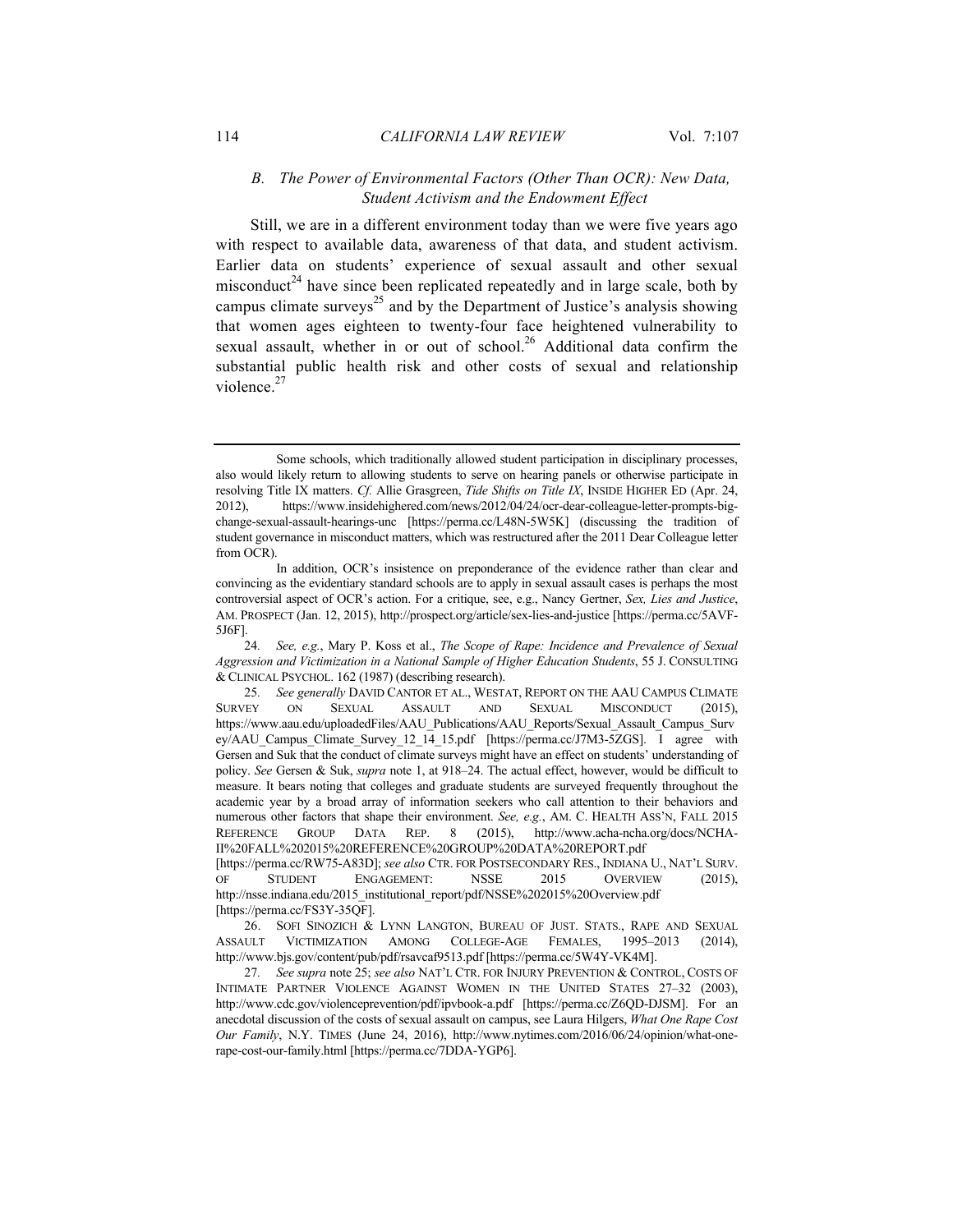Sustained media attention has raised awareness of this data throughout the country.<sup>28</sup> Elected officials have further propelled awareness, decrying the harms to women and others affected by sexual assault on college campuses nationwide.<sup>29</sup>

Consequently, although some schools may be adopting the enthusiastic consent policies criticized by *The Sex Bureaucracy* for the sole purpose of avoiding an OCR investigation, it is plausible and even likely that schools are crafting policies they believe will best support their students' educational experience in light of this changing awareness.<sup>30</sup> That is, they might conclude, based on the high reported rates of nonconsensual sexual contact as well as what they know about the cognitive capacity, life experience, and developing judgment of their students, $31$  that this type of bright line provides clarity needed to reduce the incidence and related harms of nonconsensual sexual conduct.

Might there be other policy approaches? Yes, certainly. But the enactment of an enthusiastic consent approach may well speak less to a desire to inculcate particular sexual values, as *The Sex Bureaucracy* suggests,<sup>32</sup> than to a desire to

<sup>28</sup>*. See, e.g.*, Tara Golshan, *Why the Stanford Sexual Assault Case Has Become a National Flashpoint, Explained*, VOX (June 7, 2016, 4:00 PM), http://www.vox.com/2016/6/7/11866390/brockturner-stanford-sexual-assault-explained [https://perma.cc/FL2S-WNM2]. This increased awareness extends beyond college campuses, as reflected by the more than one million people who signed a petition to recall a California judge who imposed a six-month jail sentence on a former Stanford University student convicted of raping a woman he met at a fraternity party. *See* Emily Bazelon, *Why the Stanford Rape Trial Actually Represents Progress* N.Y. TIMES, June 9, 2016, http://www.nytimes.com/2016/06/09/magazine/why-the-stanford-rape-conviction-

actually-represents-progress.html; Ashley Fantz, *Outrage over 6-month Sentence for Brock Turner in Stanford Rape Case*, CNN.COM (June 7, 2016, 8:45 AM), http://www.cnn.com/2016/06/06/us/sexual-assault-brock-turner-stanford/ [https://perma.cc/7HGH-VPQR].

<sup>29</sup>*. See, e.g.*, Barack Obama, *Remarks by the President at "It's On Us" Campaign Rollout* (Sept. 19, 2014), https://www.whitehouse.gov/photos-and-video/video/2014/09/19/president-obamaspeaks-launch-it-s-us-campaign#transcript [https://perma.cc/6REF-FEBB]; *see also* Ciara McCarthy, *Joe Biden Gives Charged Speech on Campus Sexual Assault: 'It is a Crime, Period*,*'* THE GUARDIAN (Apr. 5, 2016), https://www.theguardian.com/us-news/2016/apr/05/joe-biden-campus-sexual-assaultuniversity-of-pittsburgh [https://perma.cc/B8E8-4NDY].

<sup>30</sup>*. See infra* Part III. According to the National Center for Higher Education Risk Management, roughly 1,400 higher-education institutions require affirmative consent in their student policies governing sexual misconduct. Sandy Keenan, *Affirmative Consent: Are Students Really Asking*?, **N.Y.** TIMES (July 28, 2015), http://www.nytimes.com/2015/08/02/education/edlife/affirmative-consent-are-students-reallyasking.html [https://perma.cc/CJ2U-SJZ5].

<sup>31.</sup> For discussion of the relationship between adolescent and young adult cognitive capacity and decision making, see, e.g., Craig M. Bennett & Abigail A. Baird, *Anatomical Changes in the Emerging Adult Brain: A Voxel-Based Morphometry Study*, 27 HUM. BRAIN MAPPING 766, 770, 772 (2006) (finding that "changes in brain structure that occur during the first year of college" are related to behavioral self-regulation); *cf.* ELIZABETH SCOTT & LAURENCE STEINBERG, RETHINKING JUVENILE JUSTICE 35–49 (2010) (addressing adolescent cognition and criminal law).

<sup>32.</sup> The authors state, "In the course of sexual violence prevention, many schools have folded into the consent rubric a set of normative views on good sex and good relationships . . . [and] promote[d] normative relationship values such as respect, honesty, care for feelings, and nontraditional sex roles." Gersen & Suk, *supra* note 1, at 924–25.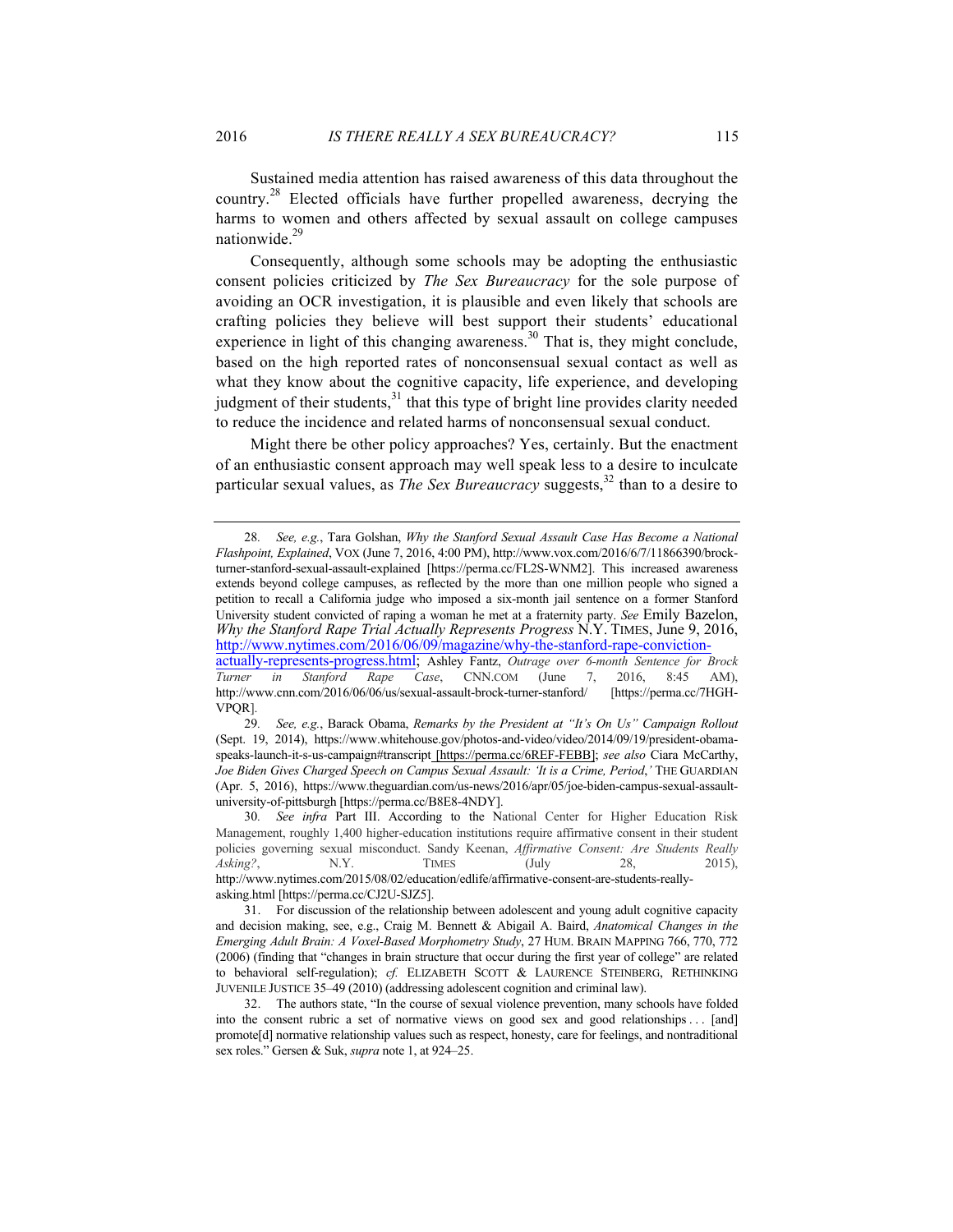reduce the incidence of harm known to negatively affects students' educational experiences.<sup>33</sup>

In addition, students have become much more willing to seek—and sometimes demand—their schools' engagement and support related to sexual misconduct. Here, I am thinking not only of student activists engaged in highly visible protests but also of student governments and other student leaders who identify the issue as an important one for their institutions to address.<sup>34</sup> Unlike in earlier decades of activism on these issues, students now expect their schools, through administrators and sometimes faculty, to step in and address what they see as a problem in their learning environments.<sup>35</sup>

Further, with these shifts in the landscape, students at many institutions have demonstrated a sense of ownership over or entitlement to the new policies

<sup>33.</sup> As we think about the role of law in prompting change on campus, it may also be useful to think about schools' responses to recent student activism regarding race and ethnicity on campus. *See, e.g.*, Anemona Hartacollis & Jess Bigood, *Racial Discrimination Protests Ignite at Colleges Across the U.S.*, N.Y. TIMES (Nov. 11, 2015), http://www.nytimes.com/2015/11/12/us/racial-discriminationprotests-ignite-at-colleges-across-the-us.html **[**https://perma.cc/MM26-M9BK**]**. There is a relevant legal regime in state and federal antidiscrimination law that could prompt schools to take steps toward a more meaningfully diverse and inclusive community. But law has rarely been the focus of the conversations or the driver of changes that have occurred. While this is not a perfect analogy in that the federal government has not sought to regulate campus-based race discrimination vigorously, unlike its action in the area of sexual misconduct, it is nonetheless notable that many schools have sought to address student concerns without the "stick" of regulation—reinforcing that regulation is not the exclusive or necessarily most important prompt for institutional action. *Cf,* John Eligon, *After Racial Episodes, Blunt Discussions on Campus*, N.Y. TIMES (Feb. 3, 2016), http://www.nytimes.com/2016/02/07/education/edlife/university-of-missouri-struggles-to-bridge-itsracial-divide.html [https://perma.cc/3HQH-6B46]. Far more salient are claims about justice and fairness founded in aspirations for an environment free from race- and ethnicity-related barriers to full participation. *See generally* Susan Sturm, *The Architecture of Inclusion: Advancing Workplace Equity in Higher Education*, 29 HARV. J.L. & GENDER 247 (2006) (elaborating the concept of full participation).

<sup>34</sup>*. See, e.g.*, Graduate Student Senate, *Sexual Assault Committee*, WASH. U., https://gradpages.wustl.edu/gss/student-health-services-sexual-assault-advisory-panel [https://perma.cc/W6ZB-R5YJ] (last visited July 2, 2016) (explaining that the committee's mission is "to raise awareness about the unique needs of graduate students at Washington University concerning sexual assault, harassment, and violence" and to "advocate prevention with the aim of reducing the risk of unwanted sexual behavior within the graduate student community"); *see also* Nina Drumsta, *Student Government Hosts Sexual Assault Prevention Week,* E. ECHO (Feb. 2, 2016, 9:38 PM), http://www.easternecho.com/article/2016/02/student-government-hosts-sexual-assault-preventionweek [https://perma.cc/HZN4-8N53].

<sup>35</sup>*. See generally* LINDA LANGFORD, PREVENTING VIOLENCE AND PROMOTING SAFETY IN HIGHER EDUCATION SETTINGS: OVERVIEW OF A COMPREHENSIVE APPROACH (2012), http://oregonsatf.org/wp-content/uploads/2012/05/preventing-violence-promoting-safety-highered.pdf [https://perma.cc/SZS9-LY7J] (addressing the role of campus administrators in working with students, faculty, and others to address sexual assault and other violence on campus). Many students also participate in student-led activities on these issues. *See, e.g.*, Adela Uchida, *Student Led Initiative Hopes to Break Silence Against Sexual Assault at UT*, KEYETV (Apr. 6, 2016), http://keyetv.com/news/local/student-led-initiative-hopes-to-break-silence-against-sexual-assault-at-ut [https://perma.cc/JNS4-XVR9]; *see also* Guy Lasnier, *Student-Organized Events Highlight Sexual Assault Awareness Month*, U. CAL. SANTA CRUZ NEWSCENTER (Apr. 12, 2016), http://news.ucsc.edu/2016/04/saam.html [https://perma.cc/BF26-ZJCE].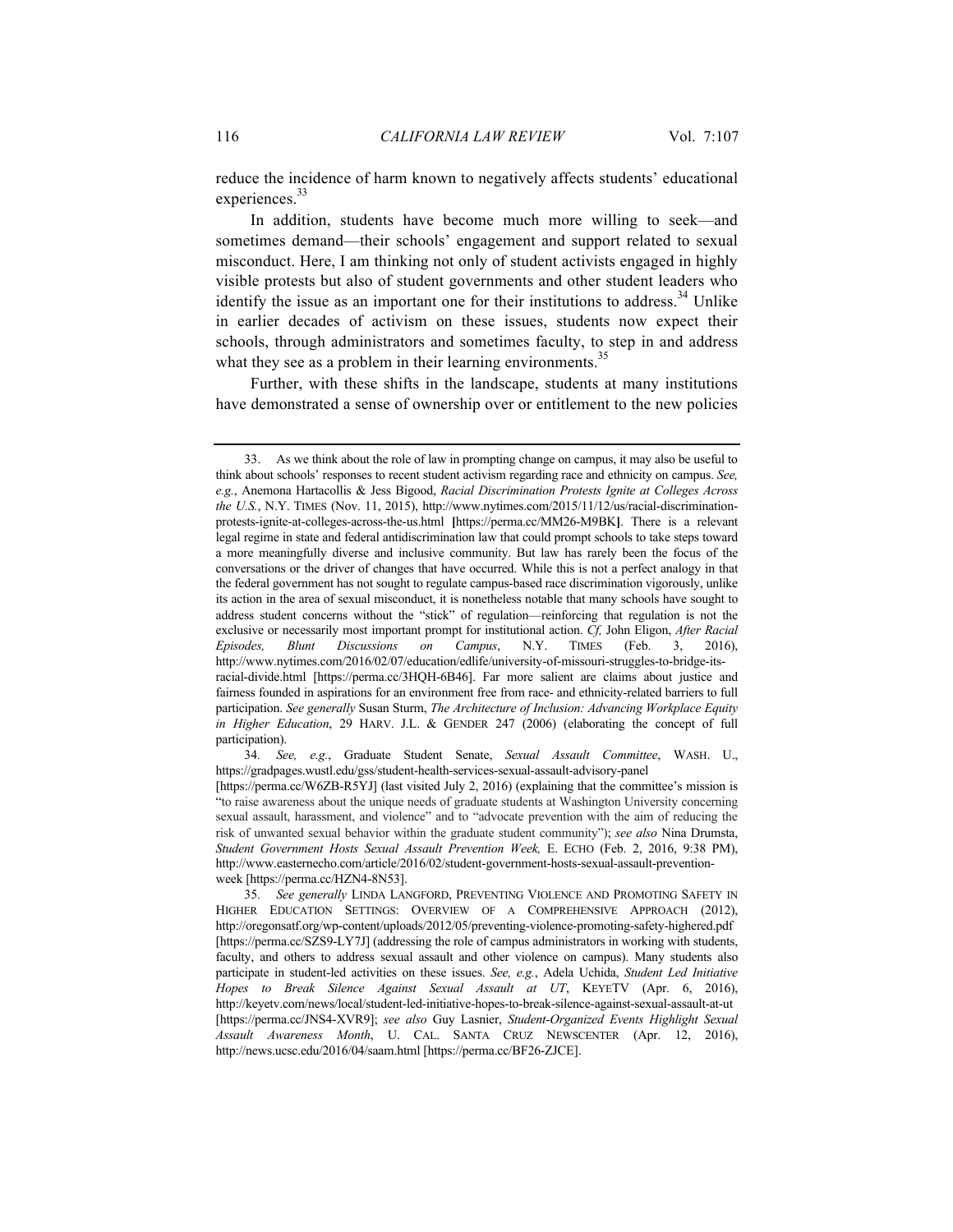and practices.<sup>36</sup> This, in turn, suggests that the backlash to large-scale change would be substantial and concerning to many schools, especially in a time when students are reportedly more likely than in recent decades to be willing to use protest as a means of expressing their views. $37$  Consequently, many schools are also unlikely to embark on a wholesale rollback of the policy and resource changes they have made, even if OCR were to leave the field entirely.

In short, we can see that while OCR's actions were pathbreaking in their instigation of change, it is important not to lose track of other environmental factors. The interaction between OCR and these factors, such as new data, media coverage, and student engagement, is well worth further consideration as we parse why and how schools' policies and practices have changed.

#### III.

#### POLICY TRAINING AND PEDAGOGY

Law and society scholars explain that our understanding of law and policy is shaped by many factors in addition to a provision's text.<sup>38</sup> As a result of these influences, we may structure our conduct in ways that result in over- or under-compliance with governing rules.

Along these lines, *The Sex Bureaucracy* expresses a particular concern that schools, at the behest of federal authorities, are providing education and training to students that go far beyond basic prohibitions against nonconsensual sexual contact:

The sex bureaucracy has conscripted colleges and universities as bureaucrats of desire. Within each of their mini-bureaucracies, college sex bureaucrats understand their regulation endeavors as federal legal compliance. These sex bureaucracies are not simply training students on the rules of rape, sexual assault, and sexual harassment. They are

<sup>36.</sup> As research has shown, the endowment effect, by which individuals and groups value what they feel they own, is "not limited to cases involving physical goods or to legal entitlements." Daniel Kahneman, Jack L. Knetsch & Richard H. Thaler, *Experimental Tests of the Endowment Effect and the Coase Theorem*, 98 J. POL. ECON. 1325, 1345 (1990). As Cass Sunstein suggests, this endowment effect can carry over to default rules adopted by schools for handling complaints related to sexual misconduct, reinforcing the relevance of factors other than OCR in a school's consideration of whether to retain the policies that it might have changed initially at OCR's prompting. *See* Cass R. Sunstein, *Switching the Default Rule*, 77 N.Y.U. L. REV. 106, 119 (2002) (arguing that default legal rules "can create an endowment effect, making employees value certain rights more, simply because they have been granted such rights in the first instance").

<sup>37</sup>**.** Courtney Kueppers, *Today's Freshman Class Is the Most Likely to Protest in Half a Century*, CHRONICLE OF HIGHER EDUC. (Feb. 11, 2016), http://chronicle.com/article/Today-s-Freshman-Class-Is/235273?cid=at&utm\_source=at&utm\_medium=en&elq= 0807ae349ddf46d48644ae30ceff9cb2&elqCampaignId=2420&elqaid=7858&elqat=1&elqTrackId

<sup>=</sup>ea9326aab1a3499aa5bf0efe9fd69180 [https://perma.cc/KL8U-UGUM].

<sup>38</sup>*. See, e.g.*, Elizabeth F. Emens, *Changing Name Changing: Framing Rules and the Future of Marital Names*, 74 U. CHI. L. REV. 761, 810 (2007) (describing the way in which government workers can steer choices "not through any official grant of discretion" but instead through their communications with constituents that reflect a worker's "ignorance, impatience, or normative views").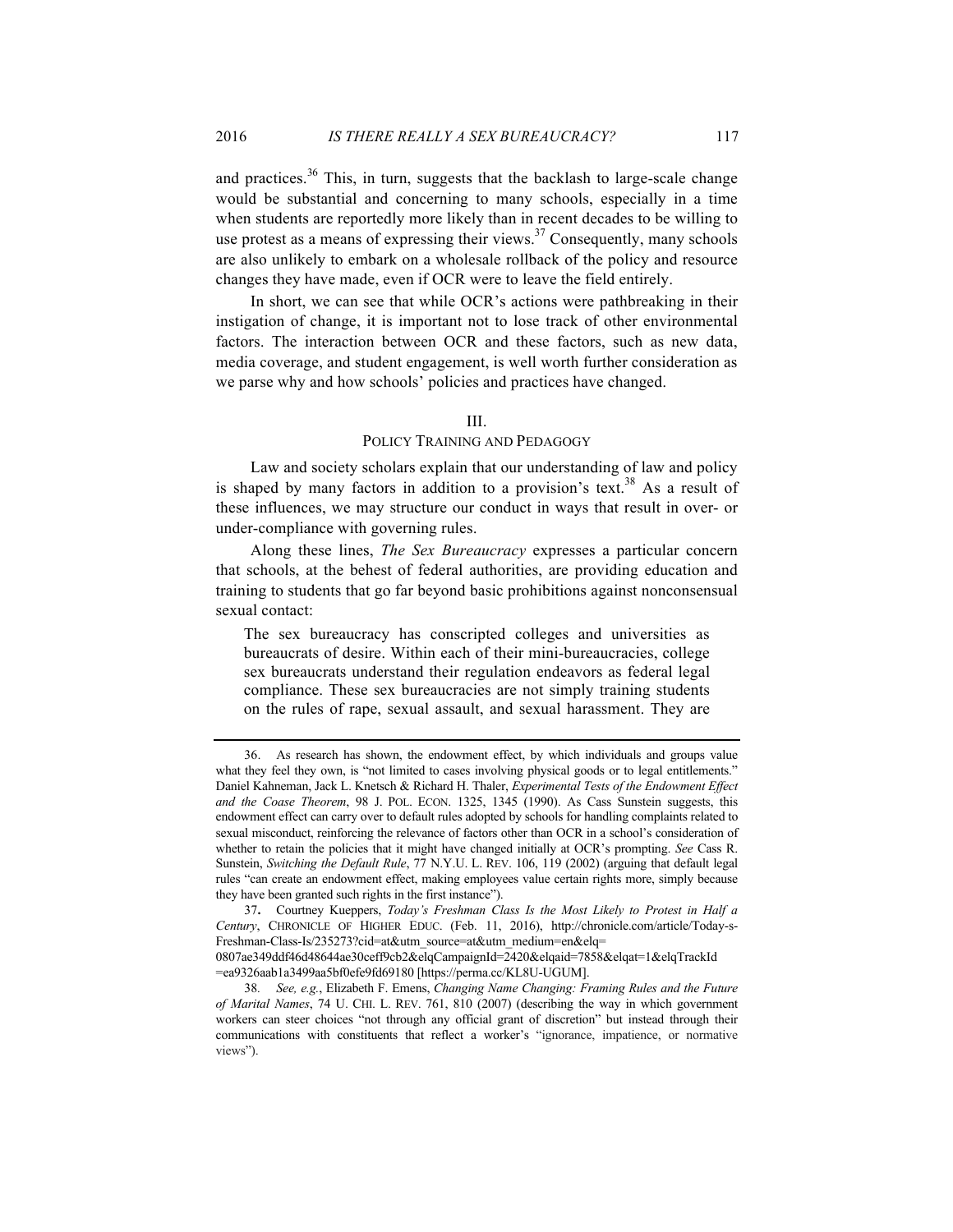instructing students on matters such as what is "sexy," what constitutes "great sex," what are "positive relationships," and the like. They are instructing on, advising on, counseling on, defining, monitoring, investigating, and adjudicating questions of sexual desire.

In describing what it terms "the foreplay bureaucracy," the article offers numerous examples, such as, "It is not sexy to have sex without consent!" and "Why is consent sexy? . . . [Because it] makes sex and relationships better."<sup>41</sup> The article also quotes Yale's Annual Security Report, which states that students are told to "'[c]ommunicate with [their] sexual and romantic partners,' as '[o]pen discussion of desires and limits is a critical part of building a positive sexual culture."<sup>342</sup>

Trainings, including ones that include these sorts of statements and recommendations for action, surely have the potential to shape how students understand the policies that govern their conduct, especially since relatively few students are likely to read policies on their own. My point in this Section is that just as there is value in considering schools' broader disciplinary apparatus and educational missions when evaluating work in this area, it is also useful to be realistic about what these statements and related trainings are likely to accomplish. It is helpful, as well, to consider the extent to which schools' own interests, rather than federal mandates, are driving the messages being delivered.

Turning first to the impact of schools' statements and trainings, we know from work in the field<sup>43</sup> that rarely do trainings have an enduring impact on knowledge and beliefs, let alone behavior.<sup>44</sup> One typically needs a small group

42*. Id.* at 925.

<sup>39.</sup> Gersen & Suk, *supra* note 1, at 924.

<sup>40</sup>*. Id.*

<sup>41</sup>*. Id.* at 926. Among the many additional examples they provide is this from the University of Georgia:

Show your partner that you respect her/him enough to ask about her/his sexual needs and desires. If you are not accustomed to communicating with your partner about sex and sexual activity the first few times may feel awkward. But, practice makes perfect. Be creative and spontaneous. Don't give up. The more times you have these conversations with your partner, the more comfortable you will become communicating about sex and sexual activity. Your partner may also find the situation awkward at first, but over time you will both be more secure in yourselves and your relationship.

*Id.* at 927.

<sup>43.</sup> Personal experience is at least as persuasive on this point as empirical research. Think, for example, about trainings you have attended or completed online. How much of the substance—as opposed to the room, the leader, your training-mates, or perhaps a photo in an online tutorial—do you remember? And how much did your behavior change as a result of what you learned? For most people, the answer to both questions reinforces the point that impactful trainings are more the exception than the rule—and that interactivity and entertainment or other emotional engagement is usually essential for information retention.

<sup>44</sup>*. See generally* Nick Andersen & Peyton Craighill, *College Students Remain Deeply Divided Over What Consent Actually Means*, WASH. POST (June 14, 2015), https://www.washingtonpost.com/local/education/americas-students-are-deeply-divided-on-themeaning-of-consent-during-sex/2015/06/11/bbd303e0-04ba-11e5-a428-c984eb077d4e\_story.html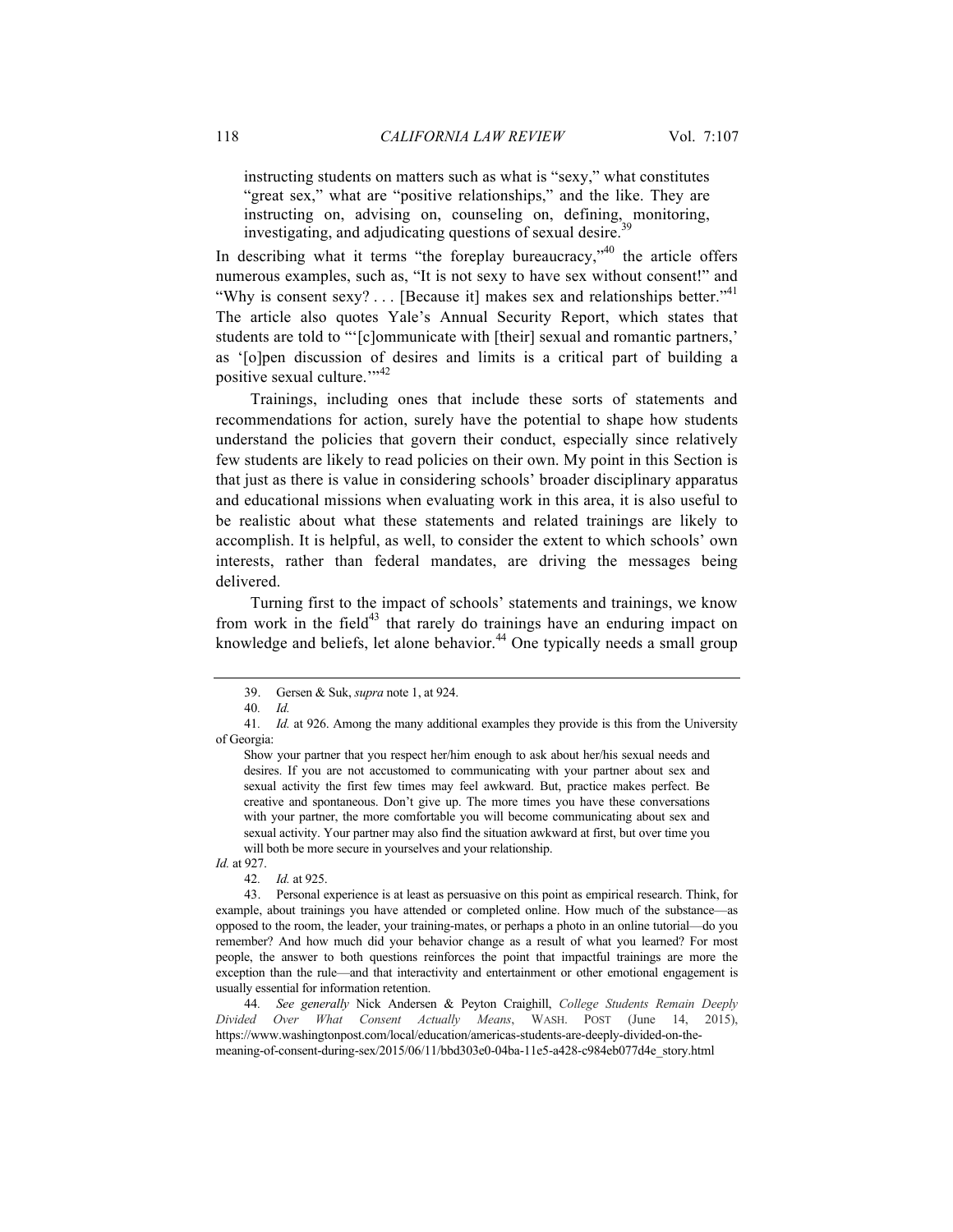and a talented facilitator, along with additional positive factors, for participants to engage in a way that enables them to absorb and retain the information being shared.<sup>45</sup> "Dosage" is critical as well. While multiple, interactive discussions over time make a difference, one-shot orientation sessions are unlikely to have the impact on either thought or behavior that *The Sex Bureaucracy*  anticipates.<sup>46</sup>

With this in mind, put yourself in the position not just of a student but of a student attending an orientation session at a new school. Information overload is the norm. Social anxiety is high. Someone comes in to do a workshop on the school's rules related to sexual misconduct and its expectations for how students should treat each other. What would keep your attention? If you were leading this workshop, what might you do to keep your audience listening and learning rather than fiddling with their phones and laptops and hoping that this discussion with near-strangers about sex and relationships will quickly come to an end? The challenge in some ways is similar to keeping a classroom audience engaged on any difficult topic—except that this one is not at an academic remove. It is intensely personal and focuses on interactions that most people prefer not to discuss in groups, let alone in groups of people who they have just met.

In other words, while there are ready critiques for "consent is sexy" and similar campaigns, $47$  if the goal is to have students absorb even basic points about consent, it is not likely that a technical discussion limited to the text of a sexual misconduct policy will get much traction during orientation, if ever. To state the obvious, an interesting training will be more impactful than a boring

<sup>[</sup>https://perma.cc/8Y3Z-D4H4] (discussing results of a *Washington Post*–Kaiser Family Foundation Poll).

<sup>45</sup>*. See* Linda A. Anderson & Susan C. Whiston, *Sexual Assault Education Programs: A Meta-Analytic Examination of Their Effectiveness*, 29 PSYCHOL. OF WOMEN Q. 374, 382–83 (2005) (reviewing multiple programs); *cf.* Benjamín E. Liberman, Caryn J. Block, & Sandy M. Koch, *Diversity Trainer Preconceptions: The Effects of Trainer Race and Gender on Perceptions of Diversity Trainer Effectiveness*, 33 BASIC & APPLIED SOC. PSYCHO. 279 (2011) (assessing the ways in which aspects of a trainer's identity can affect an audience member's experience of a training).

<sup>46.</sup> Catherine J. Vladutiu et al., *College- or University-Based Sexual Assault Prevention Programs: A Review of Program Outcomes, Characteristics, and Recommendations*, 12 TRAUMA, VIOLENCE & ABUSE 67, 80 (2011).

It is also not clear that trainings have had an impact on students' inclination to bring disciplinary complaints related to nonconsensual sex or other misconduct. Although each case can be profoundly consequential for those involved, the actual number of complaints that are investigated and adjudicated is extremely small and is likely to remain so. The reasons for this are many. According to the largest national survey of college and university students, the primary reason students chose not to report incidents they characterized as sexual assault, including nonconsensual penetration, is that they did not consider the incidents "serious enough." *See* CANTOR ET AL., *supra* note 25, at iv.

<sup>47</sup>*. The Sex Bureaucracy* argues that these trainings "serve[] the sex bureaucracy's construction of an acceptable framework for the expression and gratification of sexual desire." Gersen & Suk, *supra* note 1, at 925. With examples from several schools, they add that "[t]he distinction between 'consensual sex' and 'good sexual relationships' is eroding." *Id.*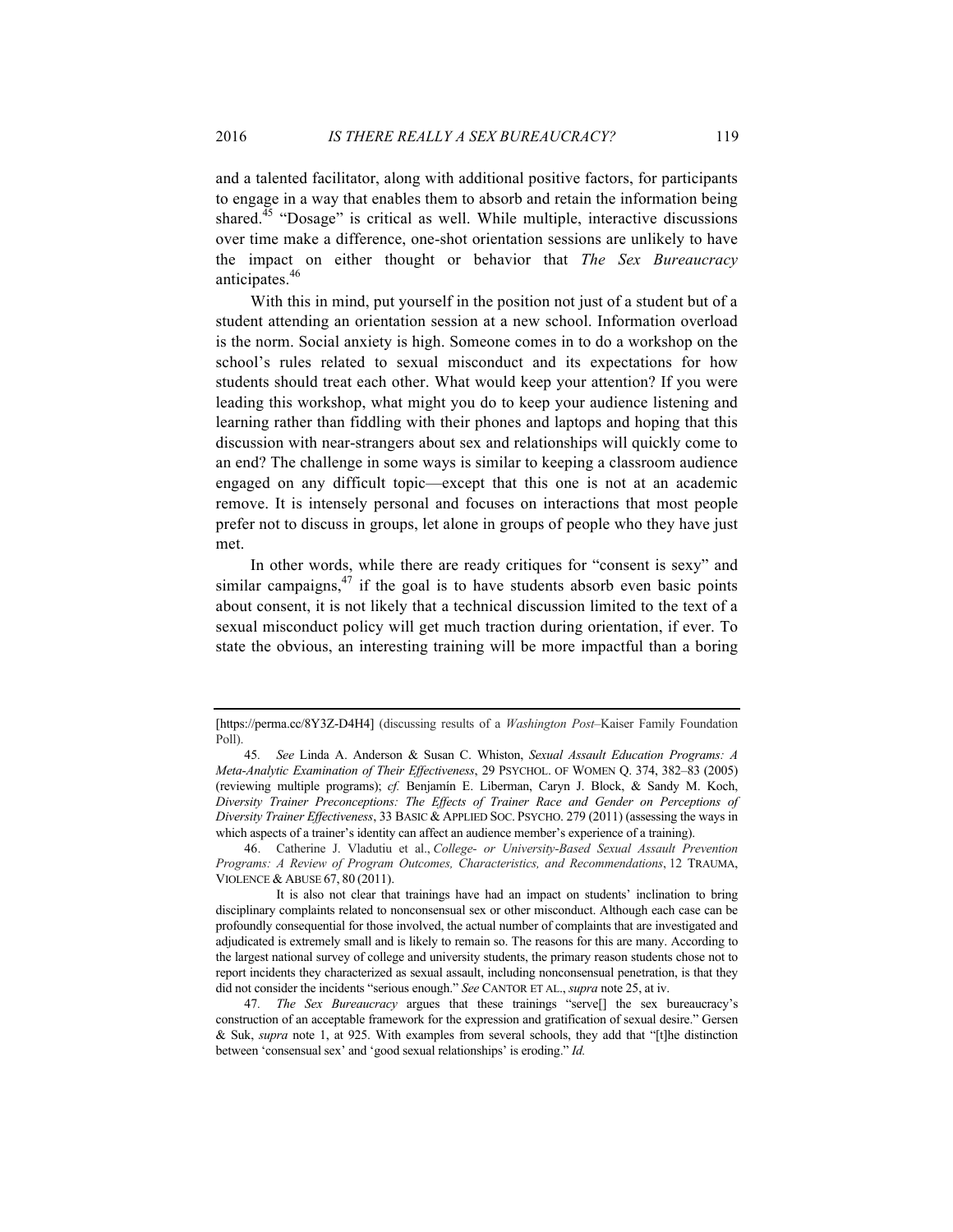one. <sup>48</sup> Indeed, just as schools have an administrative apparatus to enforce a variety of policies, schools regularly use a variety of techniques—including skits, games, and other less traditionally didactic activities—to keep students engaged for sensitive discussions of alcohol, mental health care, and living in a diverse environment.<sup>49</sup>

Further, the stated aim of many orientation sessions, especially for new undergraduates in residential settings, is not only to convey policy requirements but also to support an environment in which students interact with mutual respect across their differences. From this vantage point, and in light of data showing that nonconsensual sexual contact occurs with some frequency among students, $50$  schools must of course address sexual interactions and would have an interest in trying to make the training as engaging as possible.<sup>51</sup>

Still, one might argue that these trainings go too far, that enthusiastic or even affirmative consent is not required for the consensual interactions that the law requires, $52$  and that for a higher-education institution to suggest otherwise is to overstep.<sup>53</sup> Here I return to a point from above, which is that schools choose to guide their students toward mutually respectful interpersonal conduct

52. Some jurisdictions now require higher-education institutions have "affirmative consent" as their policy standard. New York, for example, defines affirmative consent as a "knowing, voluntary, and mutual decision among all participants to engage in sexual activity." N.Y. EDUC. LAW § 6441 (McKinney 2015); *see also* CAL. EDUC. CODE § 67386(a)(1) (West 2016) ("'Affirmative consent' means affirmative, conscious, and voluntary agreement to engage in sexual activity. It is the responsibility of each person involved in the sexual activity to ensure that he or she has the affirmative consent of the other or others to engage in the sexual activity. Lack of protest or resistance does not mean consent, nor does silence mean consent. Affirmative consent must be ongoing throughout a sexual activity and can be revoked at any time. The existence of a dating relationship between the persons involved, or the fact of past sexual relations between them, should never by itself be assumed to be an indicator of consent.").

53*. The Sex Bureaucracy* indicates that some schools have defined consent to require enthusiasm, Gersen & Suk, *supra* note 1, at 926, but definitions that refer to enthusiasm and other similar qualifiers are typically for educational rather than policy purposes. For example, Oklahoma State University has a web page with an in-depth discussion of consent that refers to imagination and creativity in addition to explaining that "effective consent" is "freely and actively given" with "mutually understandable words or actions." *See What Is Consent?,* OKLA. ST. U., https://1is2many.okstate.edu/consent [https://perma.cc/PS9Q-B2YV] (last visited Sept. 12, 2016). Yet, it also clarifies that the information on the page "is not the effective consent policy but to be used for informational, educational, and preventative purposes." *See id.*

<sup>48.</sup> Even further, a dry training that covers the policy and related required content but seems to make no effort to engage the audience is more likely to be caricatured as a "check the box" compliance effort than one that is interesting and perhaps even fun for participants.

<sup>49.</sup> Beth Howard, *How Colleges Are Battling Sexual Violence*, U.S. NEWS (Aug. 28, 2015, 2:58 PM), http://www.usnews.com/news/articles/2015/08/28/how-colleges-are-battling-sexualviolence [https://perma.cc/ES4Q-SWKA].

<sup>50</sup>*. See supra* text at notes 25-26..

<sup>51</sup>*. The Sex Bureaucracy*'s contention is that "[w]ithin each of their mini-bureaucracies, college sex bureaucrats understand their regulation endeavors as federal legal compliance. These sex bureaucracies are not simply training students on the rules of rape, sexual assault, and sexual harassment. They are instructing students on matters such as what is 'sexy,' what constitutes 'great sex,' what are 'positive relationships,' and the like." Gersen & Suk, *supra* note 1, at 924.